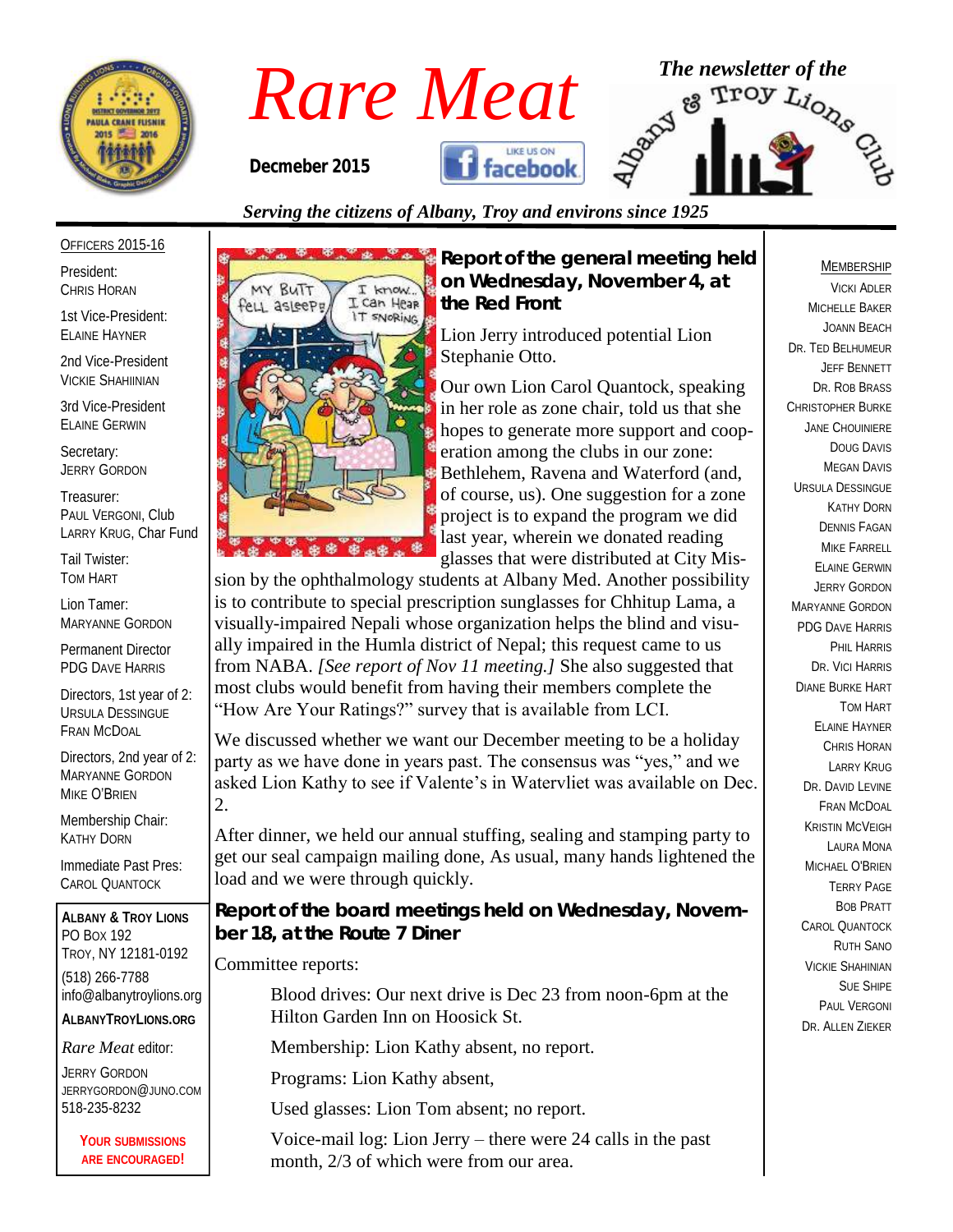Thanks to the 9 Lions (Carol, Dennis, Doug, Jerry, Larry, Michelle, Paul, Tom & Vicki) who signed up to work on the Coats for Kids campaign, we've collected **467** as this is being written..



All who attended our  $90<sup>th</sup>$  anniversary celebration had a fine time. The Gideon did a really nice job with the food, and the committee's table decorations fit nicely with the 1925 theme. Having the vintage cars outside for pictures was a nice touch. See photos on pages 3 &4, and the article on page 6 from the weekly *Saratoga Today*.

Our Dec 2 meeting will be our holiday party at Valente's in Watervliet - see story below.

We're all set for popcorn sales inside the Atrium at the Victorian Stroll on Dec. 6. Enough people signed up to fill 4 shifts. Even if you're not working, stop by and say hello.

Committee reports:

Eyeglass requests: Lion Maryanne discussed a request for special prescription sunglasses for Chhitup Lama, *[see report of Nov 4 meeting]*. We voted to donate \$100. ZC Carol will request help from the other clubs in our zone. NABA will be donating, although we don't know how much. Lion Mike mentioned that the Albany Chapter of the American Council for the Blind is donating \$750 to Chhitup's school.

Hearing requests: Lion Doug has sent out another application.

We received a thank-you letter from the Sight Society for our club's support of their Donor Memorial Service held on October 4.

We authorized Lion Joann to spend up to \$250 for Christmas gifts for a family from Vanderheyden.



Bring 'n potensiële lid om 'n vergadering

*If we keep repeating "Bring a potential member to a meeting," it will soon become old hat. So as part of your continuing education and to keep the thought fresh, we'll say it in a different language each month. This is Afrikaans.* 

### *Our next meeting - party time!*

Our next membership meeting will be on **Wednesday, December 2**, at **6 PM**. It will be our **holiday party** at Valente's, 315 8th St in Watervliet. In lieu of a grab bag, please bring unwrapped toys, which we will donate to CEO for the Christmas "store" that they run in conjunction with Unity House. Since this is mainly a social event, all guests are more than welcome. Please let Jerry know as soon as possible whether you'll be there so we can give the restaurant a count.



### *KidSight*

Kathryn always appreciates our help with NABA's KidSight vision screenings. Ursula had volunteered for the Nov 20 screening at Giffen School, but it was cancelled because not enough kids were signed up.

If I get a December schedule, I'll let you know, but it's usually a low-screening month because of the holidays.

## *Buying on line…*

If you're planning on making a purchase at amazon.com, do it from **SMILE.AMAZON.COM** instead. You can specify **ALBANY AND TROY LIONS** as your charity of choice, and we'll get 0.5% of whatever you spend.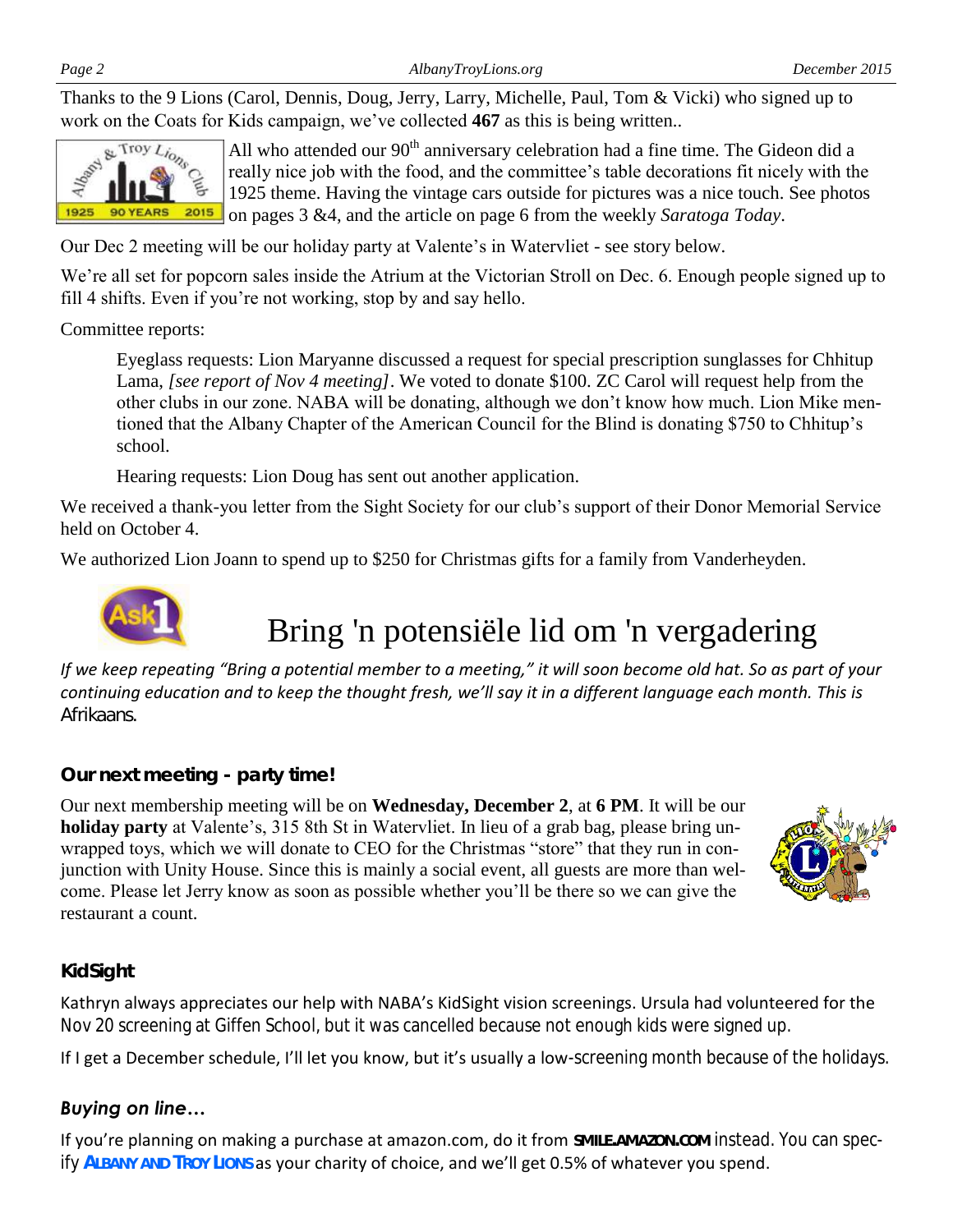

**Lions Chery Lawyer Mike O'Brien**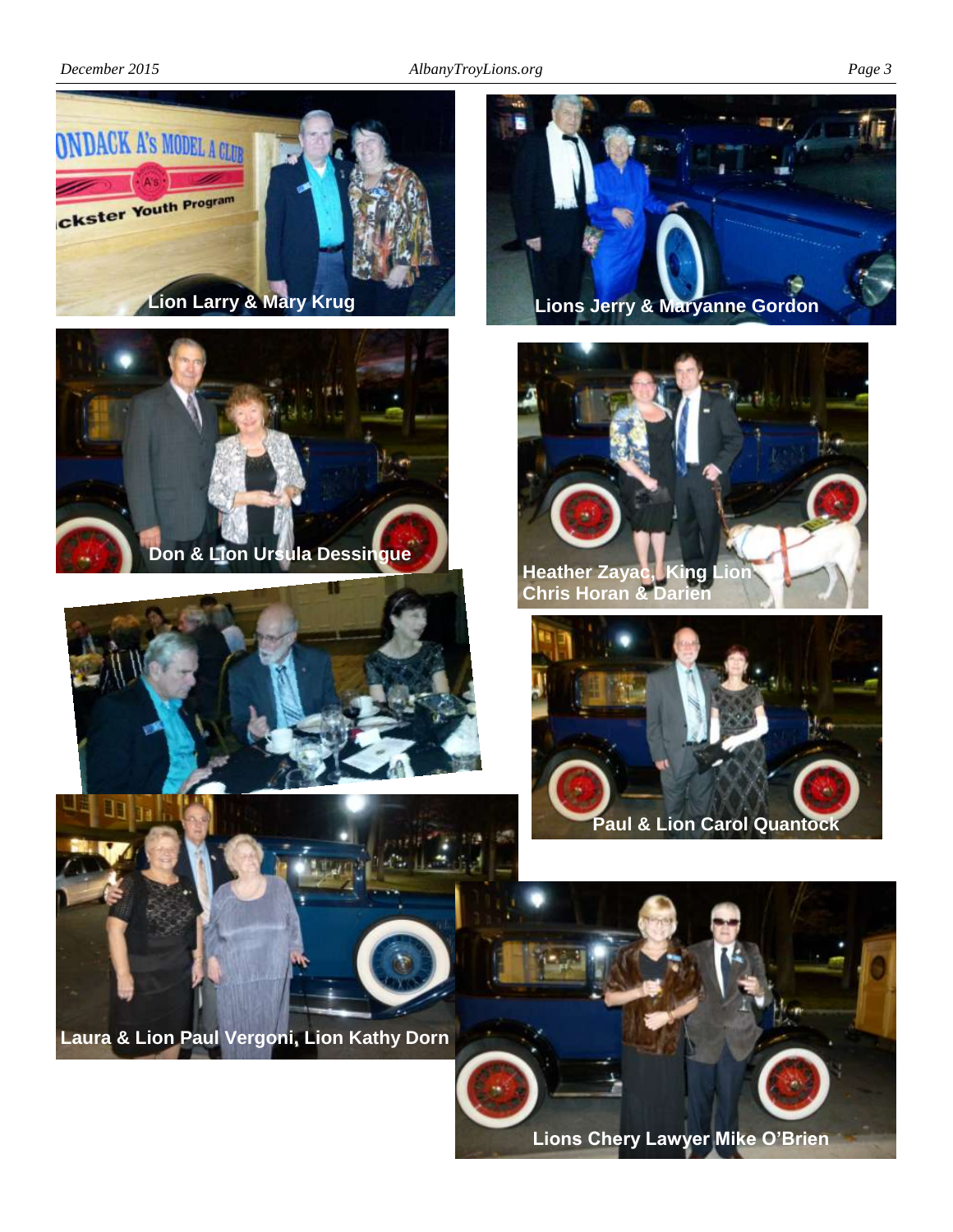



**Lions Mary Claire Noakes & Judy Curtiss Past Int'l Pres Al Brandel** 







**Learn about centennial events at LIONS100.ORG** Visit your club's web site: **ALBANYTROYLIONS.ORG** your district web site: **20Y2LIONS.ORG** International's web site: **LIONSCLUBS.ORG** and LCI's centennial site: **LIONS100.ORG**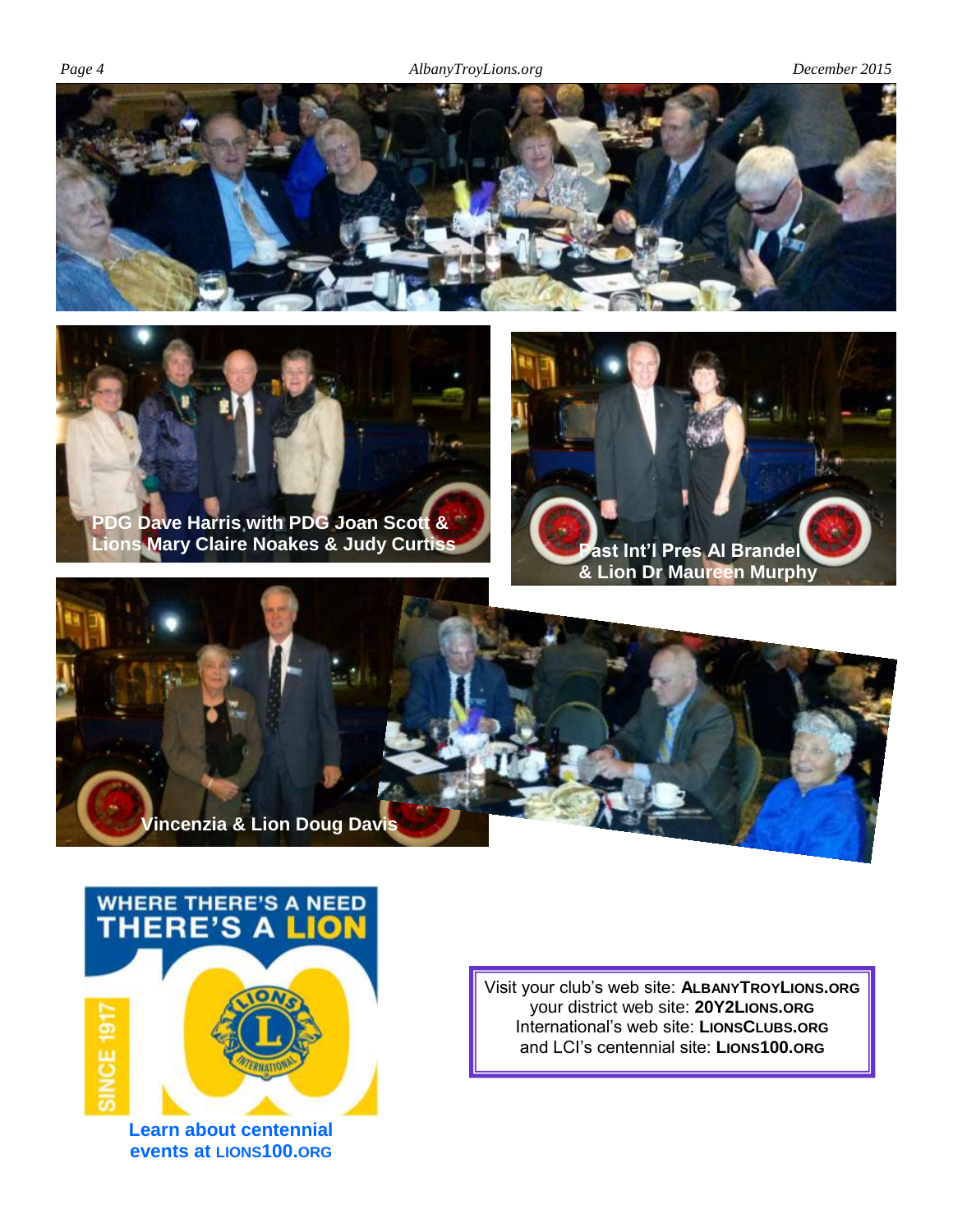

Our next **BLOOD DRIVE** will be **Wednesday, December 23, from noon-6 PM** at the **Hilton Garden Inn on Hoosick St**. We need volunteers:

- To work at the registration desk and the canteen at the drive,
- And to donate blood.

If you can do either or both of these, please sign up with Lion Carol at **cquantoc@nycap.rr.com** or **664-3901**.

# *On a personal note …*

No one gave me anything so there's nothing to report. Not much room in this issue, anyway. Have a wonderful holiday season, whatever you celebrate!

# *Happy Birthday!*

Happy **December** birthday to these A&T Lions:

20th - Carol Quantock 24th - Kristin McVeigh



*Happy Anniversary!*

Happy Lions Anniversary to these **December** inductees:

Vicki Shahinian - 6 years Elaine Hayner - 8 years Terry Page - 12 years Ursula Dessingue - 21 years

# December 2015

| Sun                            | Mon                                                         | <b>Tues</b> | Wed                              | Thu                  | Fri             | Sat                  |
|--------------------------------|-------------------------------------------------------------|-------------|----------------------------------|----------------------|-----------------|----------------------|
|                                |                                                             | 1           | $\overline{2}$<br>Holiday party! | 3                    | 4               | 5                    |
|                                |                                                             |             | See page 2                       |                      |                 |                      |
| 6<br><b>Victorian Stroll</b>   | 7                                                           | 8           | 9                                | 10                   | 11              | 12                   |
| Chanukkah starts<br>at sundown |                                                             |             |                                  |                      |                 |                      |
| 13                             | 14                                                          | 15          | 16<br>6pm: Board                 | 17                   | 18              | 19                   |
|                                |                                                             |             | meeting at Rte                   |                      |                 |                      |
|                                |                                                             |             | 7 Diner.                         |                      |                 |                      |
| 20                             | 21                                                          | 22          | 23<br><b>Blood Drive see</b>     | 24                   | 25<br>Christmas | 26<br>Kwanzaa starts |
|                                |                                                             |             | page 5                           |                      |                 |                      |
| 27                             | 28                                                          | 29          | 30                               | 31<br>New Year's Eve |                 |                      |
|                                | * For other events around the district, visit 20Y2Lions.org |             |                                  |                      |                 |                      |